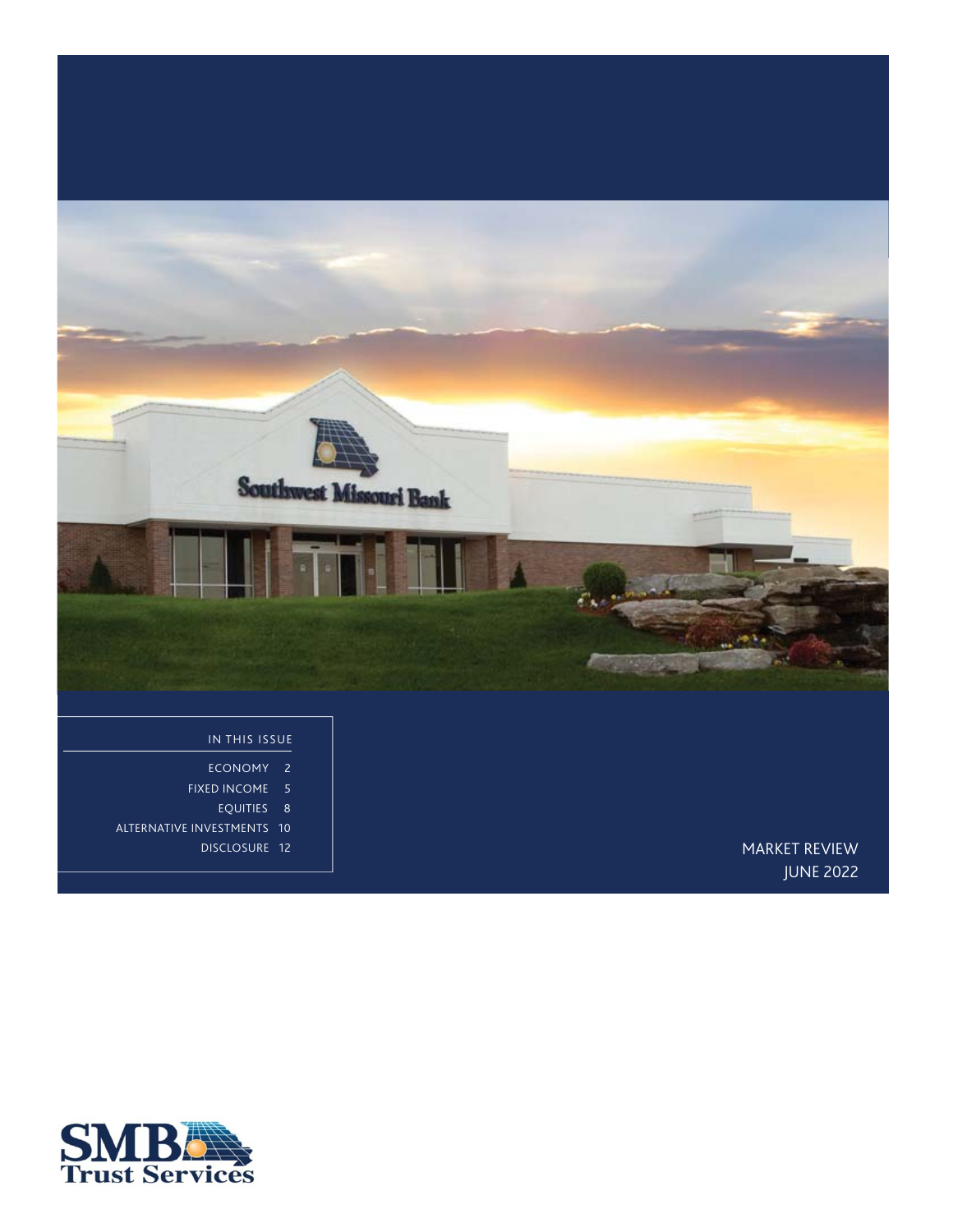# WAGE-PRICE SPIRAL UNLIKELY TO OCCUR

The slow recovery in labor force participation since the pandemic's onset and surge in job openings as the economy reopened has led to a labor shortage and jump in wage growth as businesses compete to attract and retain labor. Wages were up 4.5% over the last year, according to the Employment Cost Index in March. That was the fastest growth rate on record going back to 2001. The mismatch between supply and demand of labor appears to be at a historic level with a record two job openings per unemployed worker in March. The tight labor market has been a major driver of higher wages recently, but some economists and investors have begun to worry that elevated inflation might push wage growth even higher and lead to a wage-price spiral like the 1960s-1970s.

A wage-price spiral can occur when workers expect elevated inflation to persist and demand higher wages to preserve their purchasing power. Businesses may comply with demands for higher compensation to remain competitive when hiring and retaining employees. In turn, businesses raise their prices to pass on higher labor costs to customers and limit profit margin compression. Higher prices lead to stronger inflation which can lead to further demands for higher wages. The situation can spiral from there with wage growth and inflation fueling each other. The risk of a wage-growth spiral can be a catalyst for the Federal Reserve to raise interest rates more aggressively to try to limit the spiral's damage to the economy. Given the current economic and policy backdrop, it seems unlikely that a wage-price spiral will materialize.

#### WAGE-PRICE SPIRAL OF THE 1960s-1970s

The most widely cited example of a wage price spiral in a large, developed economy occurred in the U.S. during the late 1960s and 1970s. Most economic historians agree the key ingredients behind this development were: an extended period of elevated government spending, easy monetary policy in the 1960s, and oil supply shocks in 1973 and 1979. Perhaps most importantly, however, was a peak in the collective bargaining power of labor unions in the 1970s.

Favorable post-World War II demographic trends combined with elevated federal government spending in the 1960s to usher in a period of relatively strong growth in both the broad economy and wages. Inflation began to climb in the late 1960s spurred by increased federal outlays to fund the

Vietnam War and President Lyndon Johnson 's Great Society programs. That spending resulted in increased consumer and business demand for goods and services, which drove prices higher well before the dual oil price shocks of the 1970s.

In 1971 and 1972, President Nixon applied intense pressure on Federal Reserve Chair Arthur Burns to avoid hiking the central bank's policy rate in response to building inflationary pressures. Nixon wanted to promote the flow of credit and strong economic growth to position himself well for reelection in 1972. Meanwhile, the political and social power of U.S. labor unions to negotiate higher wages for members continued to grow. By 1968 the annual rate of increase in nominal hourly wages was 6.5% and rose to peak of nearly 8.5% per year in the late 1970s. In a recent interview with Marketplace, Joe Brusuelas, economist at consulting firm RSM, observed that labor unions represented roughly onequarter of all U.S. workers in the 1970s. Brusuelas further noted "in the late 1970s, the United Mine Workers were able to extract almost a 12% increase in pay – in one year – linked specifically to inflation." Minimal competition from lowwage manufacturing labor in poor, developing counties in the 1960s and 1970s compared to future decades likely increased the ability of organized labor to demand cost of living wage adjustments that either met or exceeded the pace of consumer price inflation.

When OPEC embargoed crude oil imports to the U.S. in 1979, American businesses responded to sharply higher energy input costs by accelerating price hikes. Most union contracts had cost-of-living provisions that triggered pay raises when inflation rose. A vicious circle then emerged in which workers and businesses began to expect and depend upon escalating wage and price increases.

#### LONG-TERM INFLATION EXPECTATIONS ANCHORED

One of the foundations of a wage-price spiral is a requirement for individuals to expect high inflation to persist. That is not the case today as longer-term inflation expectations remain anchored. The Federal Reserve Bank of New York Survey of Consumer Expectations, conducted in May, shows that individuals expect inflation to average 6.6% over the next one year, 3.9% over three years, and about 3% over five years. This suggests consumers expect high inflation to fade over time and for inflation to remain relatively low and stable in the long-term.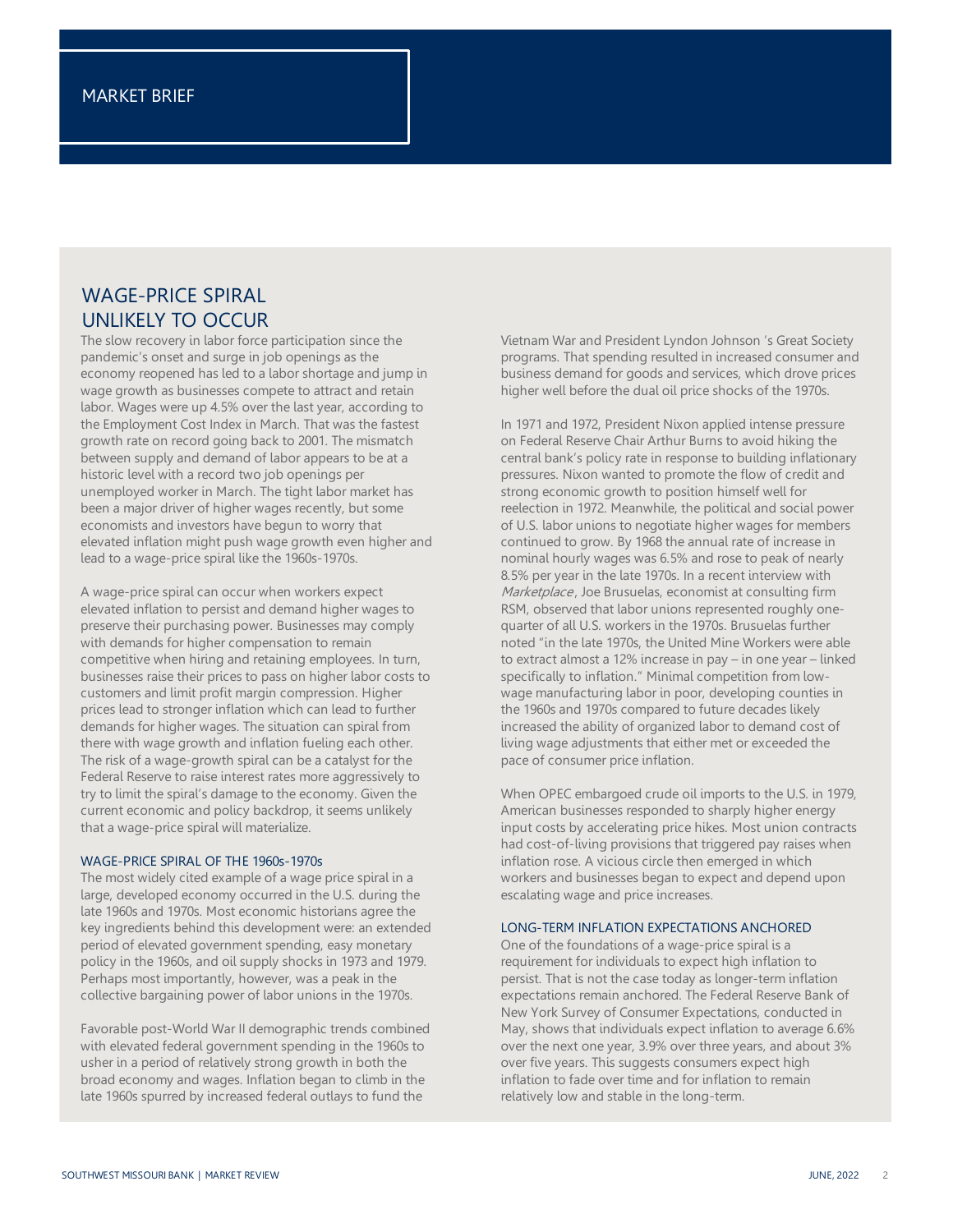

### SIGNS OF SOFTENING WAGE GROWTH

In addition to the plentiful number of job openings and labor shortage, another related factor that has been contributing to wage growth is increased job switching. The rate of job switching, as measured by the employment-toemployment rate (EE), rose significantly over the last year and a half to a multi-year high as more workers sought out higher compensation amid the record number of job openings. The EE rate shows the ratio of workers that have changed employers to the total number of employed workers. Increased job switching and a shortage of labor gave currently employed job candidates more bargaining power to negotiate higher compensation. The Federal Reserve Bank of Atlanta's Wage Growth tracker showed that wage growth for job switchers was 7.5% in May compared to overall wage growth of 6.1%. The EE rate appears to have peaked last fall and has trended lower this year. Bloomberg economists' analysis shows that historical trends in the EE rate lead wage growth by roughly five months, likely because less employee turnover reduces wage competition. If this historical relationship holds then the lower EE rate might be signaling that wage growth peaked this spring.

Surveys of consumer and business expectations are also indicating that wage growth may slow. The University of Michigan Consumer Sentiment Survey showed consumer expectations for wage growth over the following twelve months peaked in December and have moved lower this year. Similarly, the National Federation of Independent Business (NFIB) Compensation Plans Index, which measures the percent of businesses planning to raise compensation, also peaked in December and has trended lower this year. Some businesses are becoming more cautious with raising wages as management teams grow wary of approaching a tipping point that might weigh on sales when raising prices to pass on higher labor costs to customers. Minutes from the Federal Reserve's Federal Open Market Committee meeting in May noted that a few Fed officials said some of



their business contacts were starting to report that higher prices from passing on increased wages and input prices were hurting sales. Chief Executive Officer Jonas Prising of ManpowerGroup, a global staffing company with over 100,000 clients, said "we've reached a level of wage inflation where employers are going to say, 'I've done as much as I can. My consumers and customers aren't going to accept me passing these costs on any further, so we need to start to mitigate them.'"

#### IMPROVING LABOR SUPPLY

There have been some nascent signs of improving labor supply in recent months. Recovery in the labor force participation rate has picked up this year, rising to 62.3% in May from 61.9% in December. The participation rate has already risen by the same amount this year as it did in all of 2021. Other economic reports are starting to illustrate the improvement in labor supply. The ISM Manufacturing PMI report in May noted that companies are seeing an improvement in their ability to hire and are making more progress with addressing labor shortages. An improvement in the mismatch between supply and demand for labor could lessen wage pressures.

#### **CONCLUSION**

Despite multi-decade highs in inflation and wage growth, the U.S. will likely avoid a wage-price spiral. Some businesses have indicated a diminishing ability to pass higher labor costs onto customers, while improving labor supply could ease wage pressures. Most importantly, consumers and businesses expect inflation and wage growth to weaken in the mediumterm rather than persist. Any signs of shifting expectations toward the persistence of dramatically elevated inflation and wage growth would suggest an increased probability of a wage-price spiral.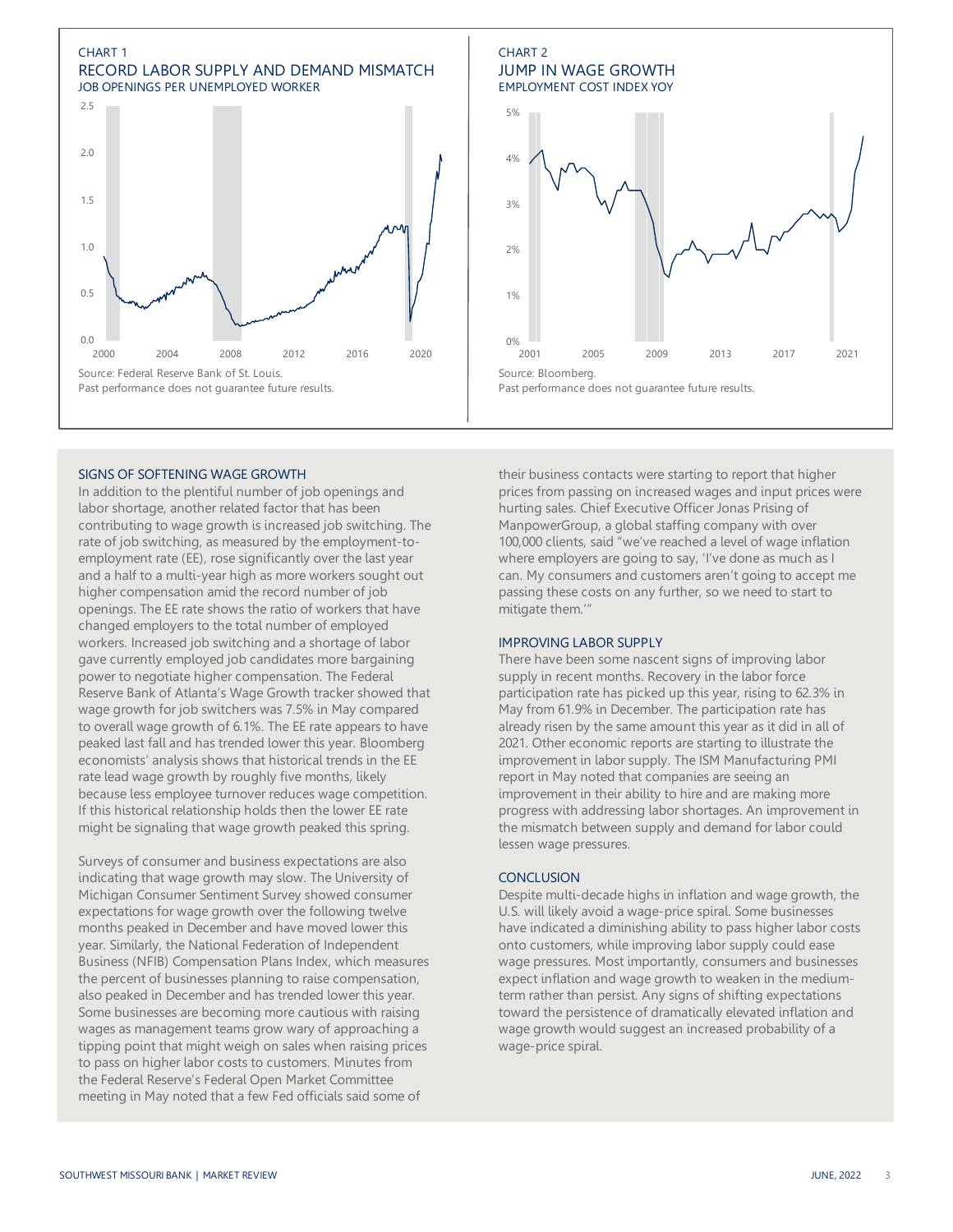### GDP AND CONSUMER PRICES JUNE 2019 THROUGH MAY 2022









U.S. first quarter GDP growth was revised slightly lower to an annualized rate of -1.5% from an initial reading of -1.4%. As of June 8, the Atlanta Fed's GDPNow model estimated second quarter U.S. GDP growth of 0.9%, down from 1.9% on May 27.

The U.S. Consumer Price Index (CPI) rose 1.0% in May and increased 8.6% from a year earlier, marking a fresh 40-year high. Core CPI, which excludes food and energy prices, climbed 0.6% in May and 6.0% on a year-over-year basis.

The Core Personal Consumption Expenditures (PCE) index, which Federal Reserve policymakers use for their inflation target, rose 0.3% in April to an annualized rate of 4.9%. This reading is down from a year-over-year increase of 5.2% in March.

The domestic labor market recovery continued in May as the U.S. economy added 390,000 jobs, surpassing the Bloomberg median estimate of 318,000. Job growth accelerated the most in leisure and hospitality, signaling a shift in consumer demand from goods to services as COVID-related restrictions abate.

The unemployment rate remained at 3.6% for the third consecutive month. Average hourly wages climbed 5.2% in April from a year prior, slightly lower than the 5.5% annual increase in April.

The number of Americans working or looking for jobs rose by 330,000, bumping up the labor force participation rate from 62.2% to 62.3%. Continued labor market strength likely means Fed policymakers will maintain a bias toward tightening monetary policy in coming months.

U.S. vehicle sales unexpectedly fell in May to a seasonally adjusted annualized rate of 12.68 million units from the prior month's reading of 14.29 million units as continued supply-chain constraints weighed on purchases. The Bloomberg consensus estimate was for auto sales to increase to 15.0 million units.

Consumer spending remained strong in April despite rising costs as retail sales climbed 0.9% and surged 8.2% from a year prior. Lowerincome U.S. consumers have begun to shift to cheaper private-label grocery brands and rely more on credit card balances.

Existing home sales fell 2.4% in April to an annualized rate of 5.61 million units, down 5.9% from a year ago. Housing affordability has declined significantly in recent months due to higher mortgage rates and surging home prices.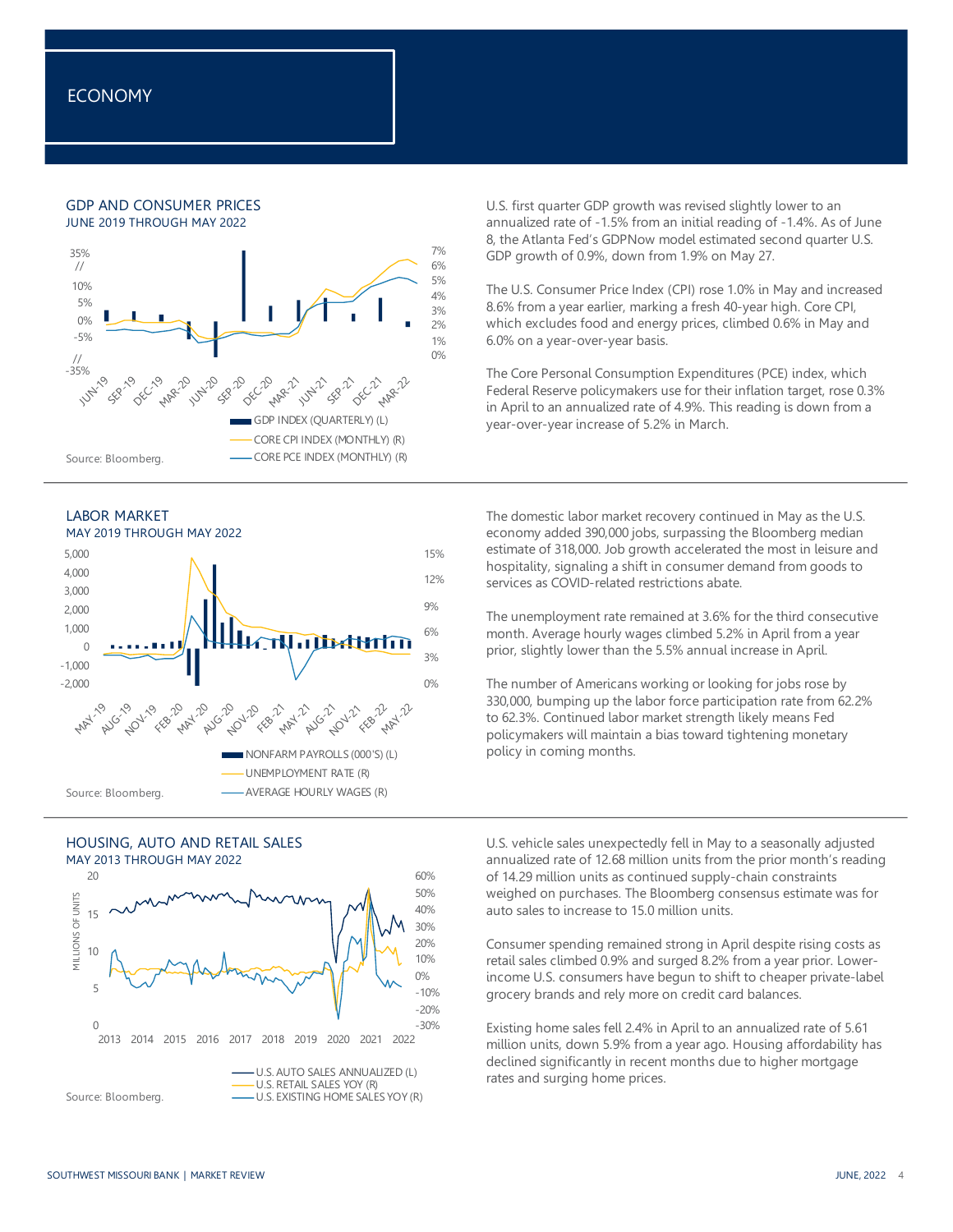## TRAILING 12-MONTH EQUITY RETURNS

PRICE APPRECIATION, MAY 2021 THROUGH MAY 2022



Source: Bloomberg. Past performance is no guarantee of future results.









The S&P 500 briefly fell into bear market territory in May with a decline around 21% from the index's January high. Volatility remained elevated during the month as high inflation, Fed policy tightening, and a slowing economy continued to pressure stocks. However, stocks rallied late in the month amid some signs that inflation could potentially be slowing. The S&P 500 rallied 8.45% from its intraday low on May 20 through month end and ended the month with a small 0.18% gain.

The MSCI Emerging Market index posted its first positive return month of the year, led by an 8.43% monthly gain in the MSCI Brazil index. The Brazil index is up 27.22% this year largely due to heavy exposure to commodities with the materials and energy sectors accounting for 44% of the index.

First quarter earnings reporting season is almost complete with 498 S&P 500 companies reporting results. S&P 500 earnings are on pace for 9.13% growth compared to analysts' initial projection for 5.19% growth. Cyclical and commodity-driven sectors such as energy, materials, and industrials are reporting the strongest earnings growth.

Inflation is weighing on corporate profitability with more than half of S&P 500 companies reporting higher costs of goods sold (COGS). The S&P 500's gross margin declined 1.5% year over year in the first quarter. Analysts project a 0.9% gross margin decline in the second quarter, followed by margin expansion in the second half of the year.

The energy sector regained its footing after hitting a speed bump in April and rose 15.77% in May. The energy sector was lifted by higher prices of West Texas Intermediate (WTI) crude oil which increased 9.53% in May to a two-month high near \$115 per barrel. China's improved oil demand outlook caused by the country's easing COVID-19 lockdown restrictions provided a boost for oil prices.

The consumer discretionary and consumer staples sectors both declined nearly 5% in May. Disappointing earnings results from retailers Walmart (WMT) and Target (TGT) contributed to concerns that inflation is impacting corporate profits. Shares of WMT and TGT fell 15.56% and 28.81% in the month, respectively.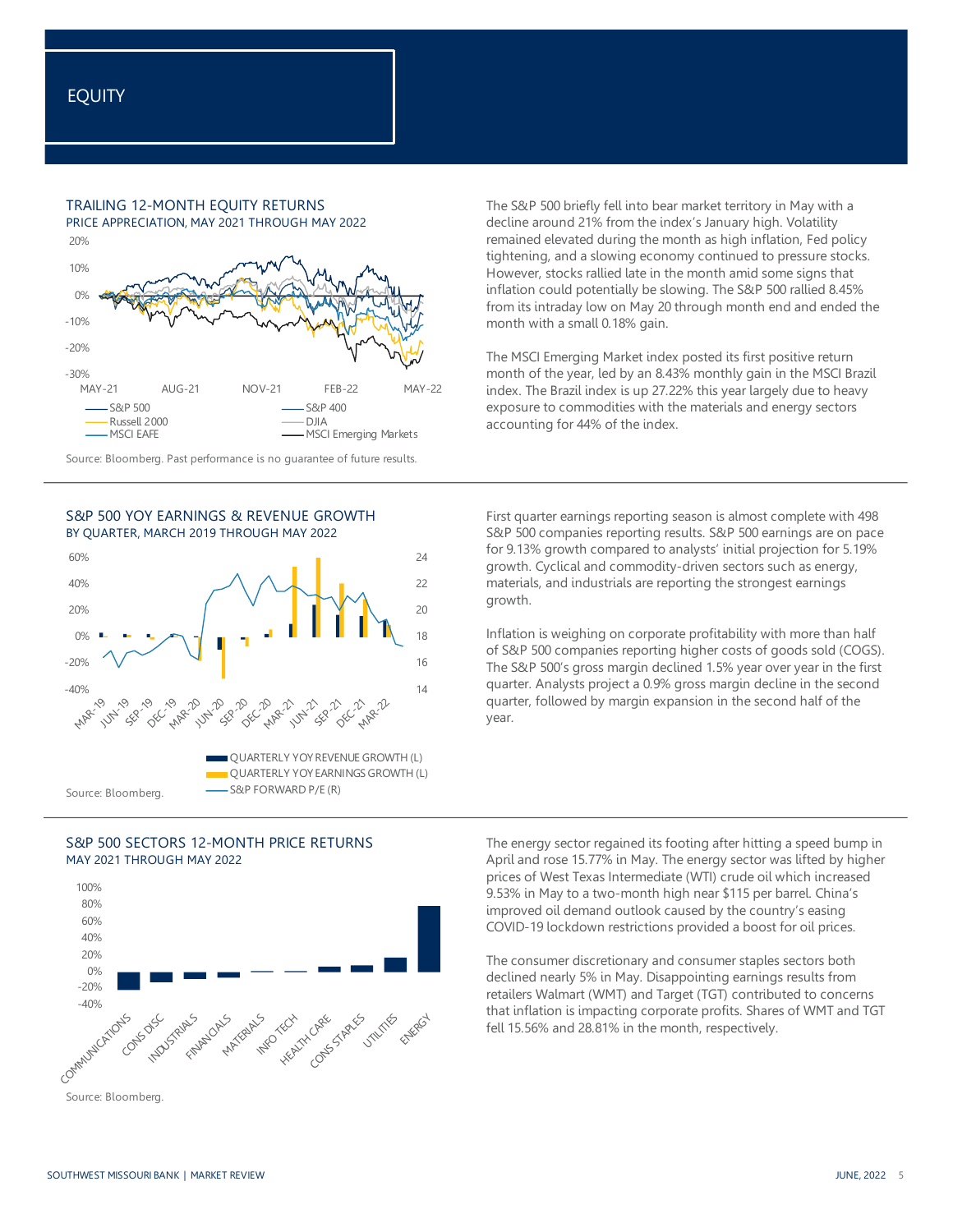## CURRENT YIELD CURVES



Source: Bloomberg. Past performance is no guarantee of future results.



Source: Bloomberg. Past performance is no guarantee of future results.

0% 2% 4% 6% 8% 10%  $$0$  $$2$ \$4 \$6 \$8  $$10$ MAY-19 MAY-20 MAY-21 MAY-22 U.S. FED BALANCE SHEET:TOTAL ASSETS IN \$TRILLIONS (L) CORPORATE A-RATED SPREAD (R) CORPORATE BBB-RATED SPREAD (R) CORPORATE HIGH YIELD SPREAD (R)

The U.S. Treasury curved steepened slightly in May. Yields on the 2 year U.S. Treasury note fell by 0.15% to 2.56% in the month, while yields on the 10-year maturity declined by 0.09% to 2.84%. The closely watched spread between the 2-year and 10-year U.S. Treasury maturities widened approximately 0.06% during month.

Single A-rated taxable municipal bonds are significantly outyielding single A-rated corporates beginning at the one-year mark, despite possessing similar credit quality and taxability status.

As of the end of May, U.S. agency bonds began to see some pick-up in yield over their government counterpart Treasuries beginning at around five years on the maturity spectrum.

Increased expectations for higher rates led every bond segment to post a negative 12-month return of at least 5.3%, as shown in the accompanying chart. In broad terms, shorter duration fixed income portfolios posted smaller losses than longer duration portfolios over the previous 12 months.

Domestic high yield corporate bonds significantly outperformed emerging market bonds despite both segments exhibiting similar credit quality. Relative dollar strength in the past 12 months has contributed to the considerable performance difference.

As expected, the two highest quality bond segments in the accompanying chart, U.S. Treasuries and U.S. Agencies, have held up best in the first five months of 2022 as market interest rates climbed and credit spreads widened.

The Fed's balance sheet expanded by roughly 112% during the pandemic to \$8.9 trillion in May from \$4.2 trillion in February 2020. The Fed announced at their May 3-4 meeting that they will begin reducing their balance sheet size in June.

According to the Fed's projections, their balance sheet will be reduced by \$522.5 billion this year to roughly \$8.375 trillion, a modest 5.87% decrease. In 2023, the balance sheet is projected to be reduced by \$1.14 trillion to around \$7.235 trillion, a 13.6% decrease.

U.S. corporate high yield, BBB-rated, and single A-rated credit spreads have steadily widened since August 2021. As of May 31, both spreads exceeded the highest levels seen during all of 2019.

### FED BALANCE SHEET EXPANSION AND CREDIT SPREADS MAY 2021 THROUGH MAY 2022

Source: Bloomberg.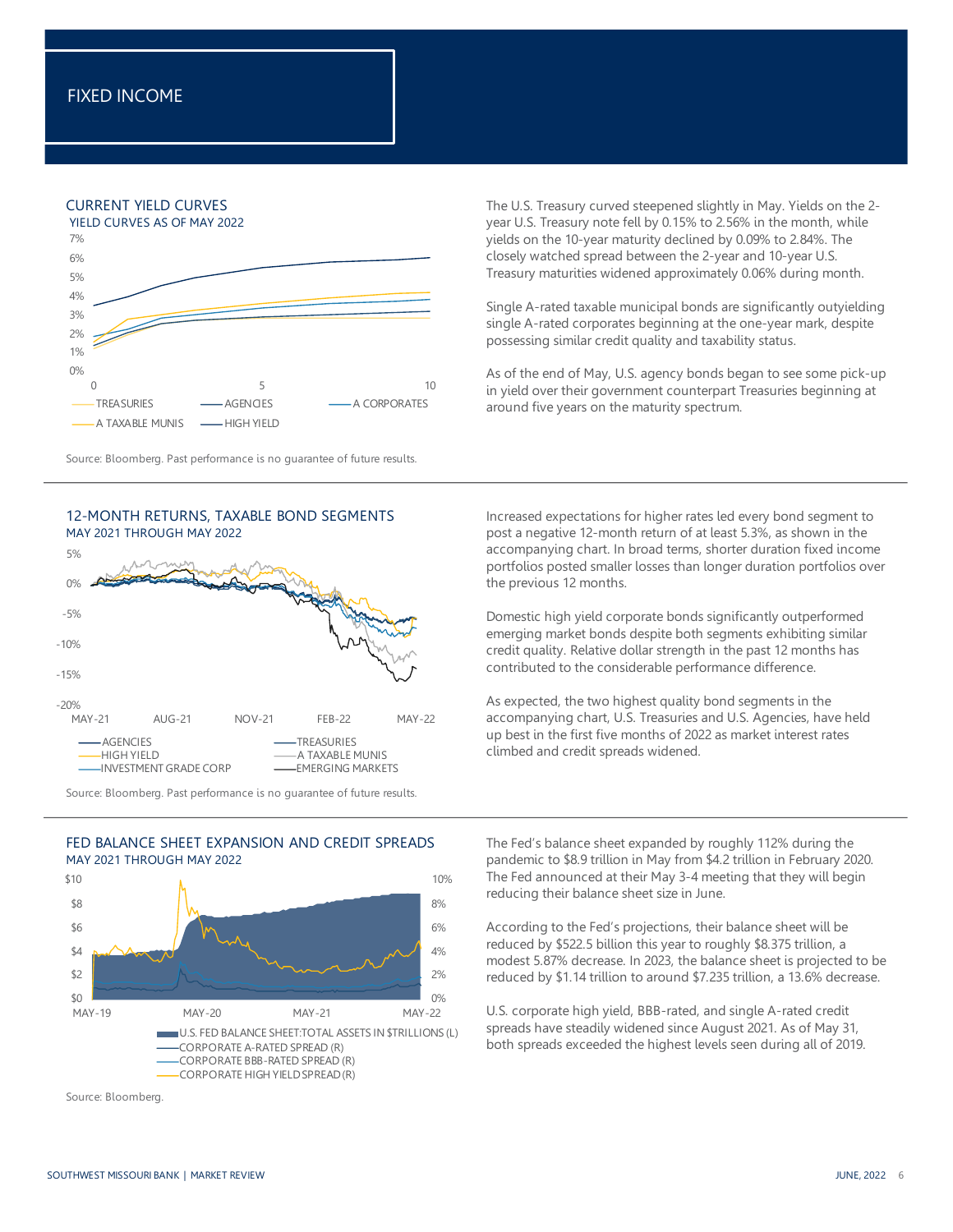# ALTERNATIVES, 12-MONTH RETURNS



Source: Bloomberg. Past performance is no guarantee of future results. strategies that comprise the two indexes.





Source: Bloomberg. Past performance is no guarantee of future results.

In May, the broad commodities asset class continued to stand out amongst its peers amid elevated inflation, sanctions on Russian energy exports and war-related disruptions to supplies of key agricultural commodities.

The S&P GSCI Index, a broad measure of price performance in commodity markets, climbed 3.93% during the month compared to gains of 0.18% and 0.74% for the S&P 500 and Bloomberg Intermediate Government/Credit Index, respectively.

Year to date, the HFRX Equity Hedge Index (-2.76%) and HFRX Event Driven Merger Arbitrage Index (-2.53%) have held up better than both the S&P 500 (-12.76%) and the Bloomberg Intermediate Government/Credit Index (-5.72%). The performance gap is driven by the varying magnitudes of equity short positions taken by

West Texas Intermediate (WTI) crude oil futures climbed 9.5% from \$104.69 per barrel on April 29 to \$114.67 per barrel on May 31. An agreement between European Union leaders to cut 90% of Russian oil imports by the end of the year pushed prices higher.

Wheat prices rose roughly 3.1% in May and have surged 63.9% over the last 12 months. Acute restrictions on exports from Russia and Ukraine, a recent export ban from India and expectations for a poor harvest in the U.S. have led to sharply higher prices.

Gold fell 3.14% in May as higher real yields and pronounced U.S. dollar strength weighed on the precious metal.